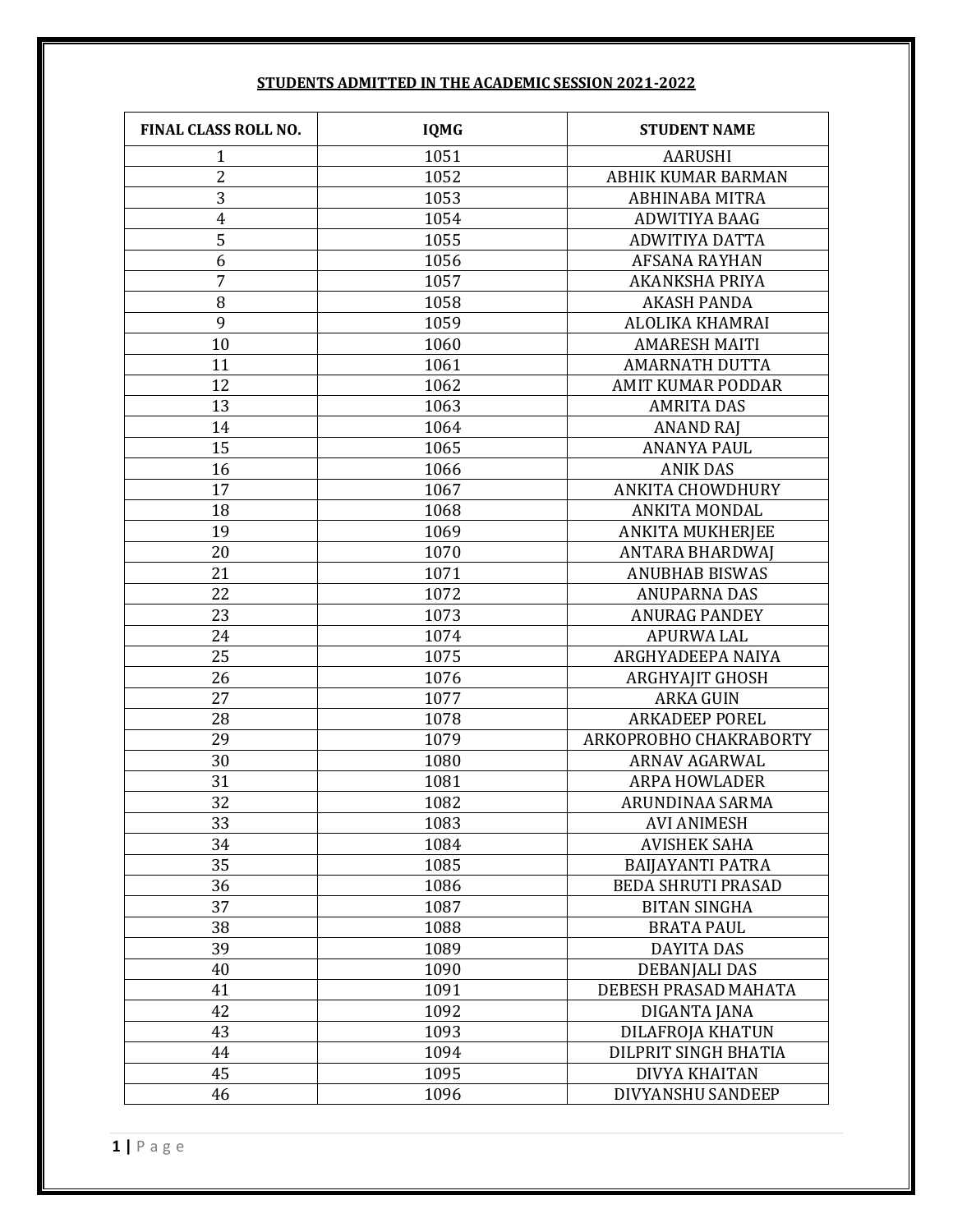| FINAL CLASS ROLL NO. | <b>IQMG</b> | <b>STUDENT NAME</b>      |
|----------------------|-------------|--------------------------|
| 47                   | 1097        | <b>ESHAN BHAKAT</b>      |
| 48                   | 1098        | <b>GYANDEEP ROY</b>      |
| 49                   | 1099        | <b>INDRANIL KARMAKAR</b> |
| 50                   | 1100        | <b>IPSHA CHAKRABORTY</b> |
| 51                   | 1101        | <b>IPSHITA MUKHERJEE</b> |
| 52                   | 1102        | <b>JAYA GUPTA</b>        |
| 53                   | 1103        | <b>JINEYAA DAS</b>       |
| 54                   | 1104        | <b>JYOTIKA PRAKASH</b>   |
| 55                   | 1105        | KAJAL MEHTA              |
| 56                   | 1106        | <b>KAVERI SARMA</b>      |
| 57                   | 1107        | KHOUSHANG KUMAWAT        |
| 58                   | 1108        | KHUSHBU SINGH            |
| 59                   | 1109        | KIRTI KRISHNA NANDAN     |
| 60                   | 1110        | <b>KOSTAV ACHARJEE</b>   |
| 61                   | 1111        | <b>KOUSTAV DAN</b>       |
| 62                   | 1112        | MADHURIMA SARKAR         |
| 63                   | 1113        | <b>MAINAAK MAITI</b>     |
| 64                   | 1114        | MANDAL DEBPRIT PARIMAL   |
| 65                   | 1115        | <b>MANOJ RAHA</b>        |
| 66                   | 1116        | <b>MARPI RONYA</b>       |
| 67                   | 1117        | MAYUKH BHATTACHARYA      |
| 68                   | 1118        | <b>MD TOUFIK AHAMED</b>  |
| 69                   | 1119        | <b>MEGHA NANDI</b>       |
| 70                   | 1120        | <b>MEHEBUB ALI</b>       |
| 71                   | 1121        | <b>MISS RUMANA</b>       |
| 72                   | 1122        | MOULI MUKHOPADHYAY       |
| 73                   | 1123        | MOUMITA MANDAL           |
| 74                   | 1124        | <b>MUSKAN NESHA</b>      |
| 75                   | 1125        | <b>NAFISA PARVIN</b>     |
| 76                   | 1126        | <b>NANDINI DUTTA</b>     |
| 77                   | 1127        | <b>NASRIN KHATUN</b>     |
| 78                   | 1128        | NILADRI GAYEN            |
| 79                   | 1129        | NISHITA BANERJEE         |
| 80                   | 1130        | OINDRILA CHAKRAVARTI     |
| 81                   | 1131        | <b>OISHANI PAL</b>       |
| 82                   | 1132        | PIYAL ROY                |
| 83                   | 1133        | PRAGATI DHAR             |
| 84                   | 1134        | PRATISTHA CHAKRABORTY    |
| 85                   | 1135        | PRATITI KUNDU            |
| 86                   | 1136        | PRERONA HASDA            |
| 87                   | 1137        | PRITI DAS                |
| 88                   | 1138        | <b>RAJA GUPTA</b>        |
| 89                   | 1139        | <b>RANIT KUNDU</b>       |
| 90                   | 1140        | RANU MONDAL              |
| 91                   | 1141        | RHIDDHI GHOSH            |
| 92                   | 1142        | RIDDHIMAN BHATTACHARYYA  |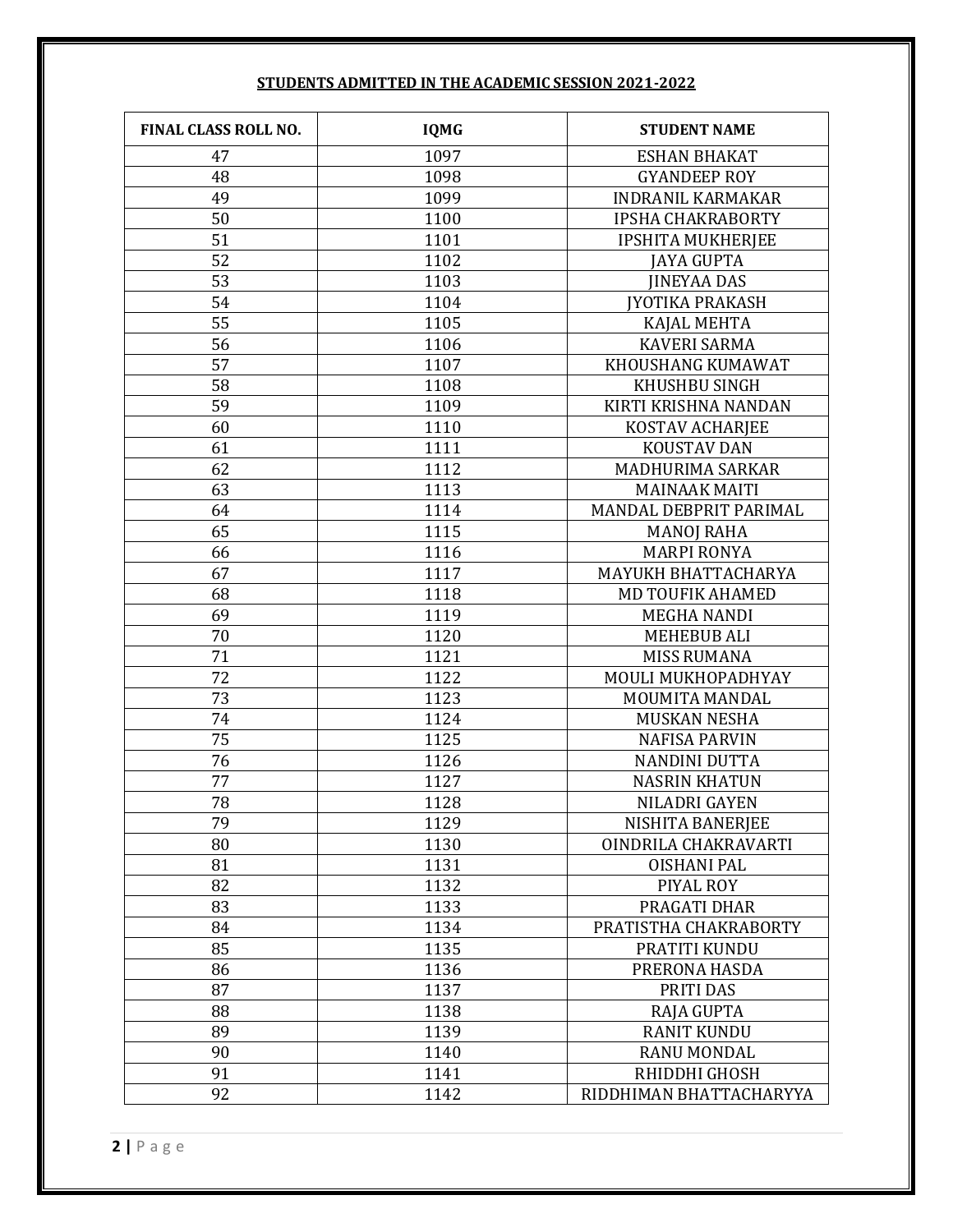| FINAL CLASS ROLL NO. | <b>IQMG</b> | <b>STUDENT NAME</b>       |
|----------------------|-------------|---------------------------|
| 93                   | 1143        | RIMPA SAMANTA             |
| 94                   | 1144        | <b>RINU SINGH</b>         |
| 95                   | 1145        | ROHAN SHUKLA              |
| 96                   | 1146        | <b>ROHIT BISWAS</b>       |
| 97                   | 1147        | <b>RUMELI GIRI</b>        |
| 98                   | 1148        | RUOVISIENUO KENSE         |
| 99                   | 1149        | <b>RUSHI BASAN</b>        |
| 100                  | 1150        | <b>SAHELI SARKAR</b>      |
| 101                  | 1151        | SAMRIDHI                  |
| 102                  | 1152        | <b>SANCHARI PAUL</b>      |
| 103                  | 1153        | <b>SANGRAM SARDAR</b>     |
| 104                  | 1154        | SANJANA MONDAL            |
| 105                  | 1155        | <b>SAYAN SARKAR</b>       |
| 106                  | 1156        | <b>SAYONI MUKHERJEE</b>   |
| 107                  | 1157        | <b>SEUJ DEHINGIA</b>      |
| 108                  | 1158        | <b>SHAMBHWI SHREE</b>     |
| 109                  | 1159        | SHILADITYA MAHAPATRA      |
| 110                  | 1160        | SHIVAM RAJORIA            |
| 111                  | 1161        | <b>SHREYA GUPTA</b>       |
| 112                  | 1162        | <b>SHREYA RANA</b>        |
| 113                  | 1163        | SHREYAA GANGULY           |
| 114                  | 1164        | <b>SHREYAN AICH</b>       |
| 115                  | 1165        | SHREYJITA MANDAL          |
| 116                  | 1166        | <b>SHRUTI CHOUDHARY</b>   |
| 117                  | 1167        | SHUBHAYAN CHOUDHURY       |
| 118                  | 1168        | SIDDHARTHA GUPTA          |
| 119                  | 1169        | <b>SK ANAMUL HAQUE</b>    |
| 120                  | 1170        | <b>SK JIAUDDIN</b>        |
| 121                  | 1171        | SK SANAWAJ ALI            |
| 122                  | 1172        | <b>SNEHA GIRI</b>         |
| 123                  | 1173        | <b>SNEHA NANDI</b>        |
| 124                  | 1174        | SONALI                    |
| 125                  | 1175        | <b>SOUMI SAMANTA</b>      |
| 126                  | 1176        | <b>SOUMIK PATRA</b>       |
| 127                  | 1177        | SOUMITA ADHIKARY          |
| 128                  | 1178        | <b>SOUMYADIP THAKUR</b>   |
| 129                  | 1179        | <b>SOUPARNA GHOSH</b>     |
| 130                  | 1180        | <b>SOUVIK JANA</b>        |
| 131                  | 1181        | <b>SREEDIP DEY</b>        |
| 132                  | 1182        | <b>SUBHADEEP KARMAKAR</b> |
| 133                  | 1183        | <b>SUBHAM CHATTERJEE</b>  |
| 134                  | 1184        | <b>SUBHAM DAS</b>         |
| 135                  | 1185        | SUBHOJIT LAHIRI           |
| 136                  | 1186        | SUMIT KUMAR BHANDARA      |
| 137                  | 1187        | <b>SURBHI KUMARI</b>      |
| 138                  | 1188        | <b>SUROSREE BAG</b>       |